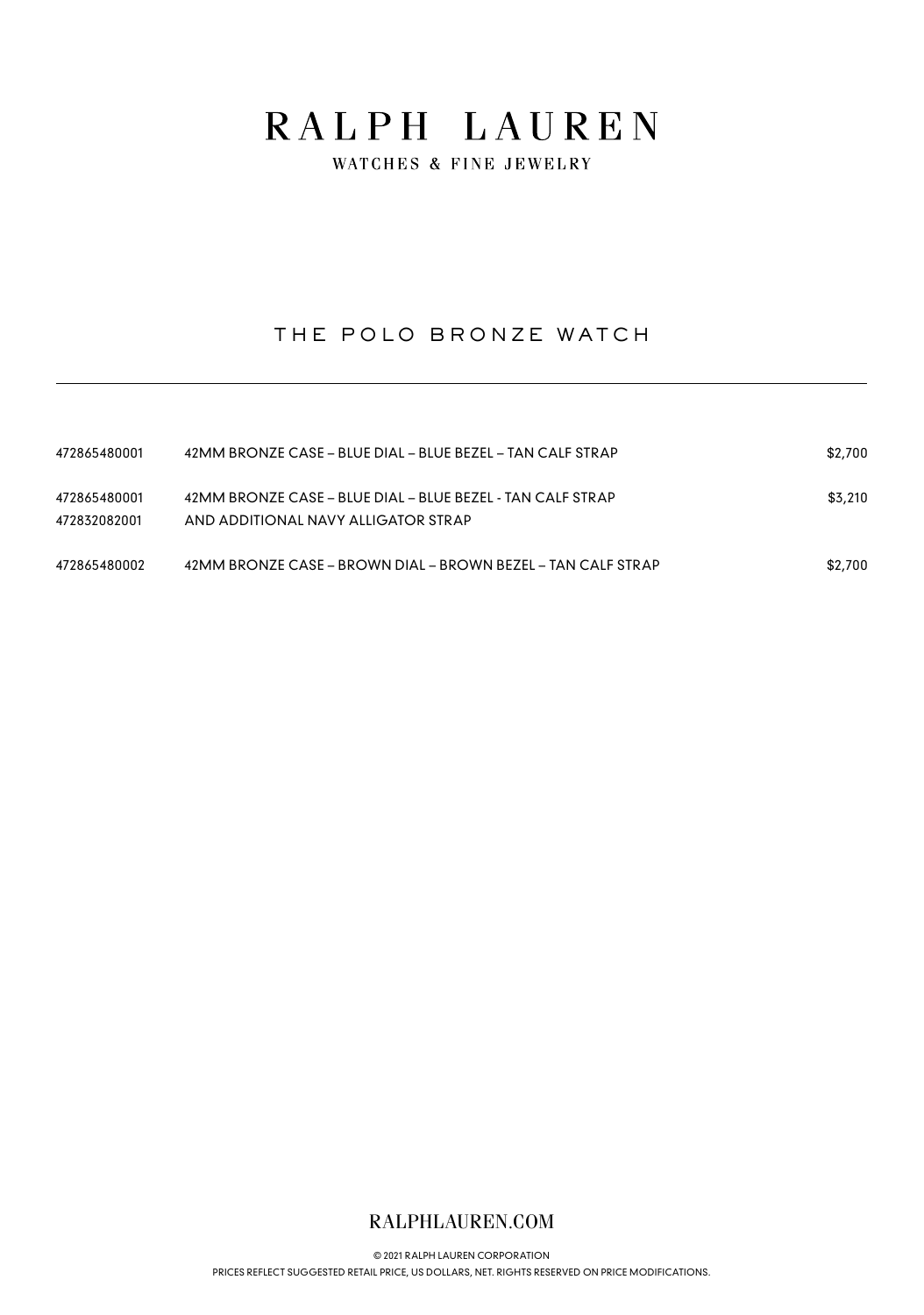WATCHES & FINE JEWELRY

## THE POLO BRONZE WATCH

| 472865480001                 | 42MM BRONZE CASE – BLUE DIAL – BLUE BEZEL – TAN CALF STRAP                                        | 2460€   |
|------------------------------|---------------------------------------------------------------------------------------------------|---------|
| 472865480001<br>472832082001 | 42MM BRONZE CASE – BLUE DIAL – BLUE BEZEL - TAN CALF STRAP<br>AND ADDITIONAL NAVY ALLIGATOR STRAP | ? 92Ո € |
| 472865480002                 | 42MM BRONZE CASE – BROWN DIAL – BROWN BEZEL – TAN CALF STRAP                                      | 2460€   |

### RALPHLAUREN.COM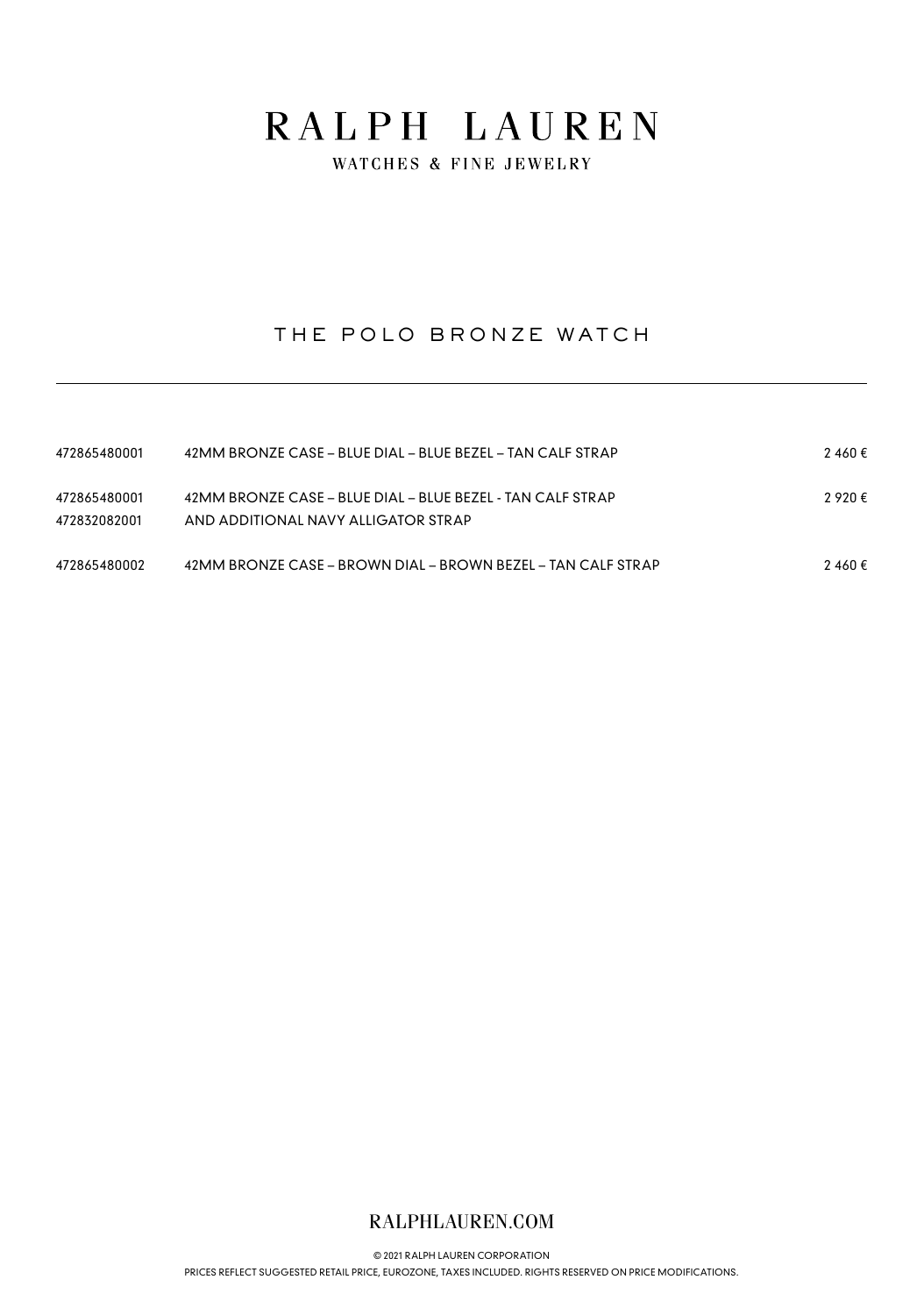WATCHES & FINE JEWELRY

## THE POLO BRONZE WATCH

| 472865480001                 | 42MM BRONZE CASE – BLUE DIAL – BLUE BEZEL – TAN CALF STRAP                                        | £ 2 130 |
|------------------------------|---------------------------------------------------------------------------------------------------|---------|
| 472865480001<br>472832082001 | 42MM BRONZE CASE – BLUE DIAL – BLUE BEZEL - TAN CALF STRAP<br>AND ADDITIONAL NAVY ALLIGATOR STRAP | £2530   |
| 472865480002                 | 42MM BRONZE CASE – BROWN DIAL – BROWN BEZEL – TAN CALF STRAP                                      | £2 130  |

### RALPHLAUREN.COM

© 2021 RALPH LAUREN CORPORATION [PRICES REFLECT SUGGESTED RETAIL PRICE, POUNDS STERLING, TAXES INCLUDED. RIGHTS RESERVED ON PRICE MODIFICATIONS.](https://www.ralphlauren.com)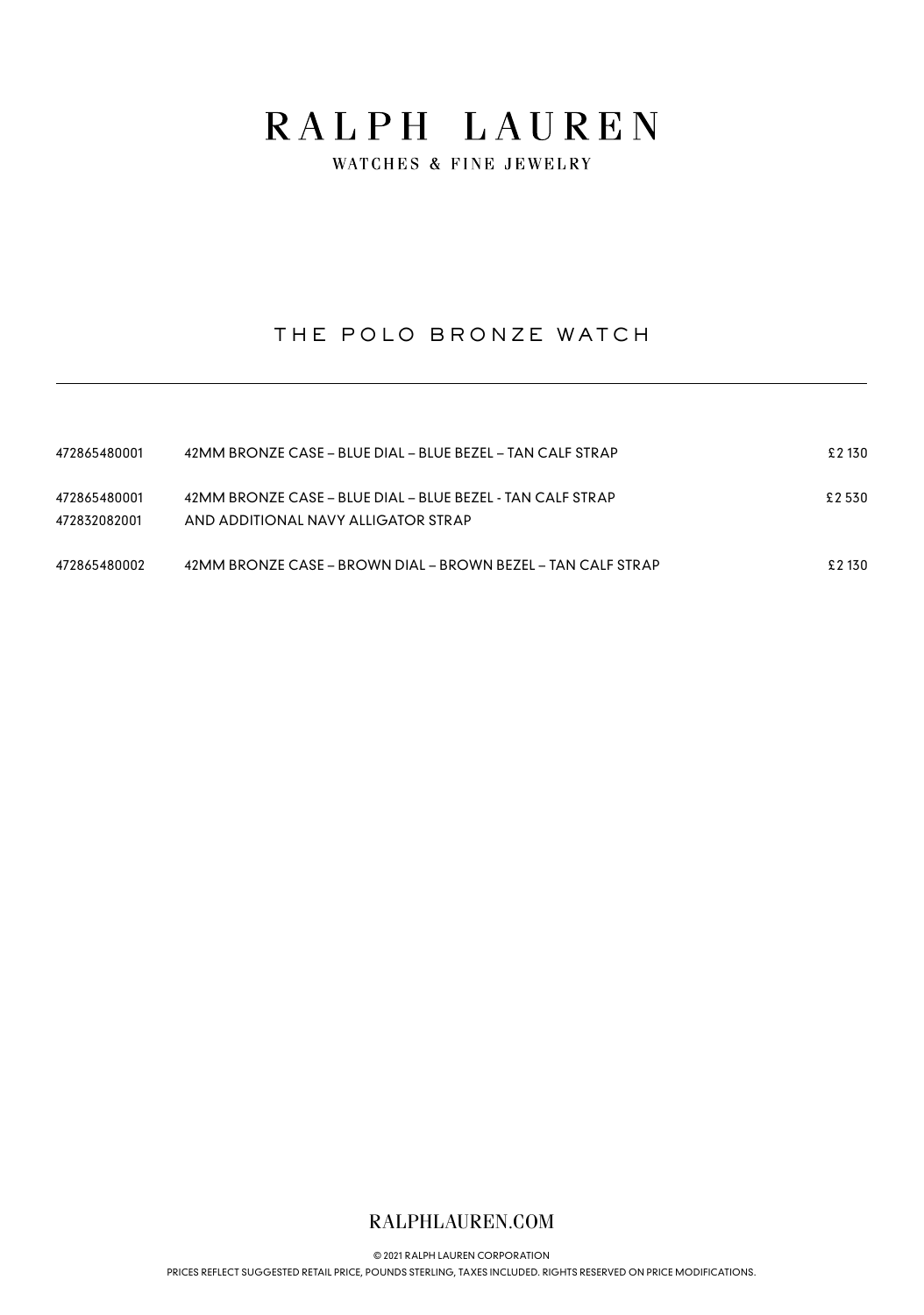WATCHES & FINE JEWELRY

## THE POLO BRONZE WATCH

| 472865480001                 | 42MM BRONZE CASE – BLUE DIAL – BLUE BEZEL – TAN CALF STRAP                                        | CNY 21 900 |
|------------------------------|---------------------------------------------------------------------------------------------------|------------|
| 472865480001<br>472832082001 | 42MM BRONZE CASE - BLUE DIAL - BLUE BEZEL - TAN CALF STRAP<br>AND ADDITIONAL NAVY ALLIGATOR STRAP | CNY 25 800 |
| 472865480002                 | 42MM BRONZE CASE – BROWN DIAL – BROWN BEZEL – TAN CALF STRAP                                      | CNY 21 900 |

### RALPHLAUREN.COM

© 2021 RALPH LAUREN CORPORATION

[PRICES REFLECT SUGGESTED RETAIL PRICE, CHINESE YUAN RENMINBI, TAXES INCLUDED. RIGHTS RESERVED ON PRICE MODIFICATIONS.](https://www.ralphlauren.com)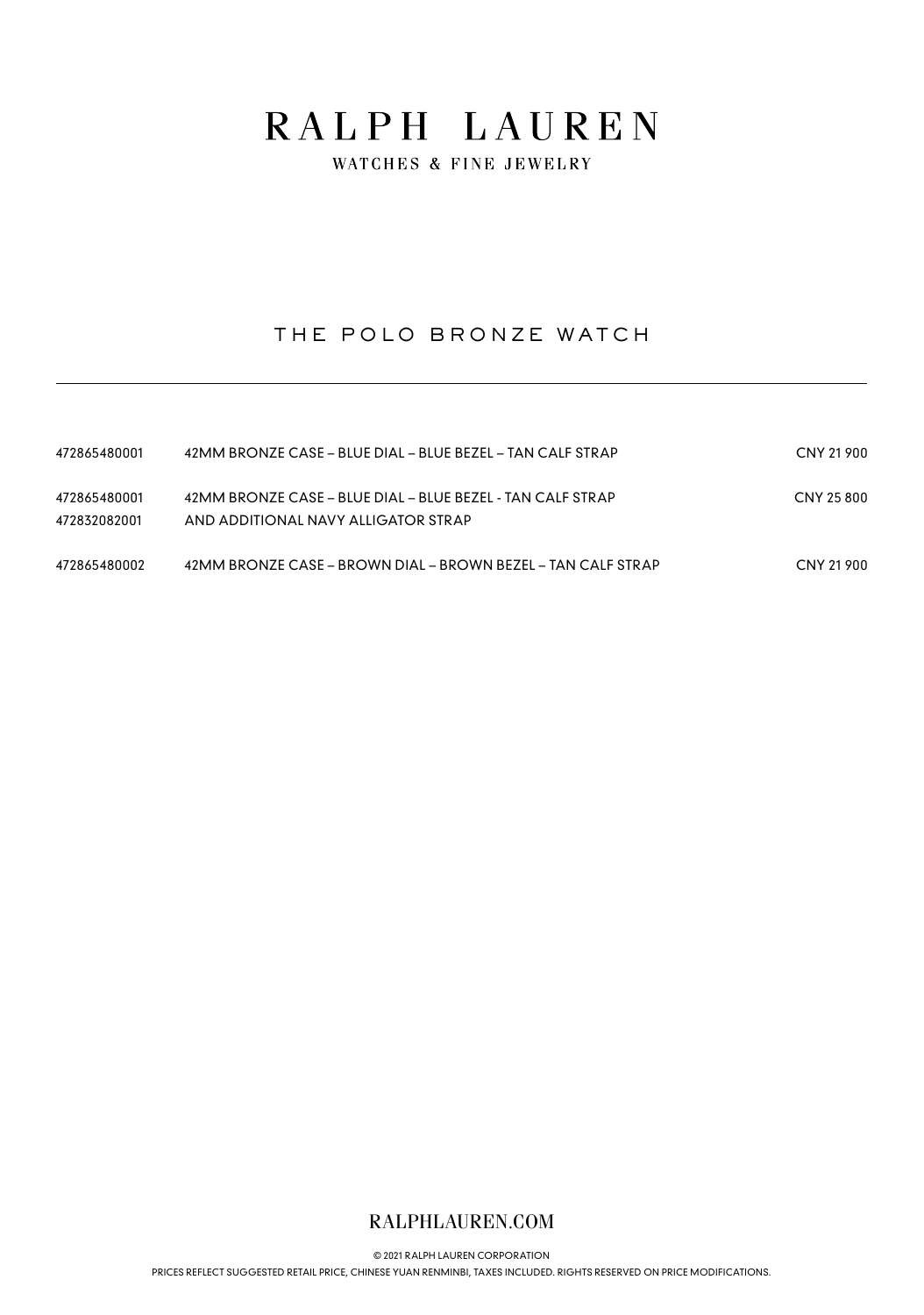WATCHES & FINE JEWELRY

## THE POLO BRONZE WATCH

| 472865480001                 | 42MM BRONZE CASE – BLUE DIAL – BLUE BEZEL – TAN CALF STRAP                                        | HKD 21 900 |
|------------------------------|---------------------------------------------------------------------------------------------------|------------|
| 472865480001<br>472832082001 | 42MM BRONZE CASE - BLUE DIAL - BLUE BEZEL - TAN CALF STRAP<br>AND ADDITIONAL NAVY ALLIGATOR STRAP | HKD 26400  |
| 472865480002                 | 42MM BRONZE CASE – BROWN DIAL – BROWN BEZEL – TAN CALF STRAP                                      | HKD 21 900 |

### RALPHLAUREN.COM